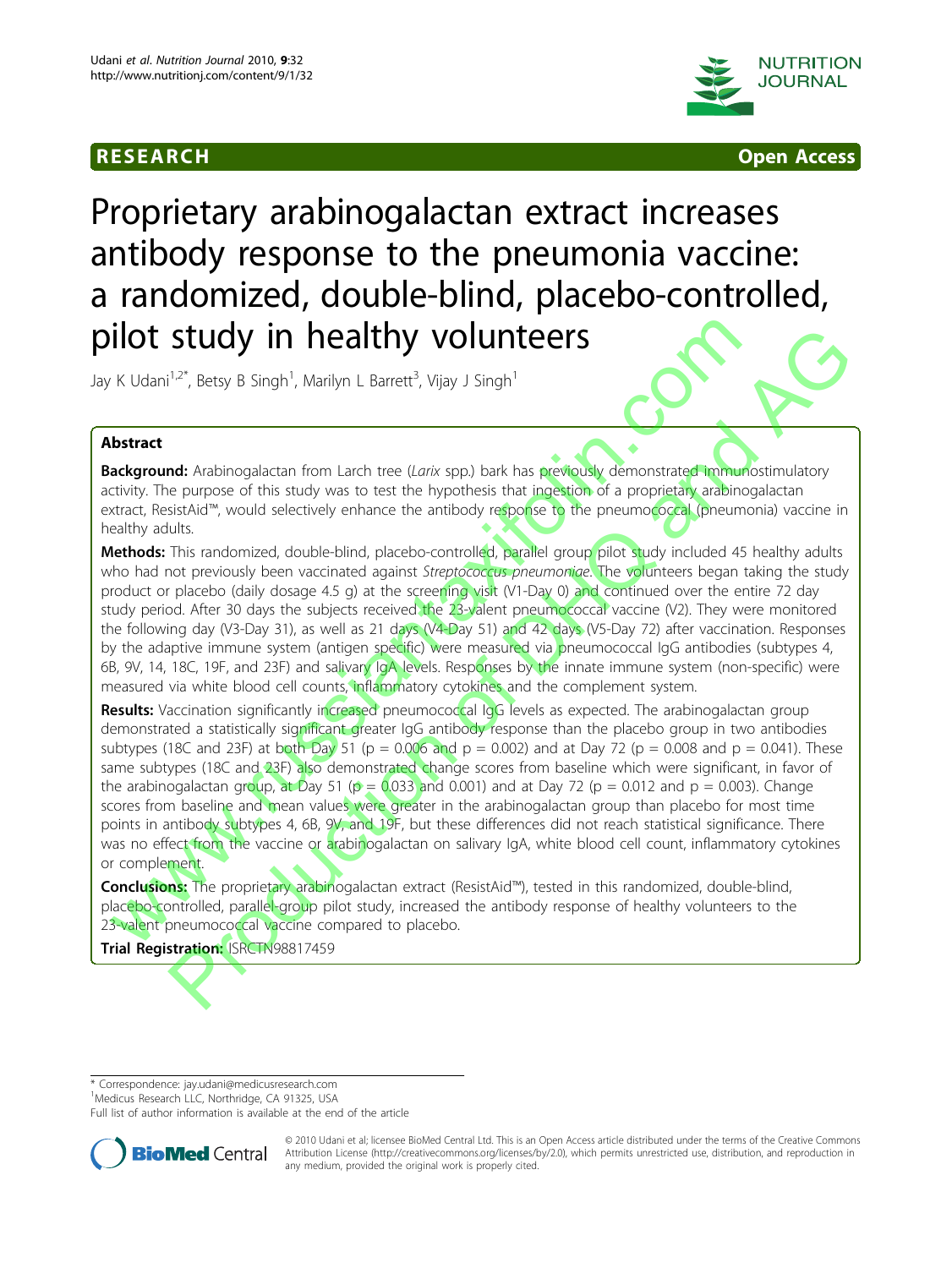# Background

The immune system is a highly complex orchestration of cells, organs, tissues and active molecules which interact in an elaborate and dynamic network to protect the body from infection. The immune system can be divided into two categories: the innate immune system and the adaptive immune system. Innate immunity is an immediate but non-specific response. Adaptive or acquired immunity involves a specific reaction to a pathogen which the immune system recognizes from a previous encounter. The process of acquired immunity is the basis for vaccination[\[1\]](#page-5-0). Recent research has focused on the role of nutrition (foods and specific components of foods) in the responsiveness of the immune system to challenges. Vaccine-specific serum antibody production has been suggested as a highly suitable model to evaluate dietary intervention on the resistance to infection or to other immune system-related diseases[2].

The pneumococcal vaccine can reduce the incidence and/or severity of infections caused by Streptococcus pneumoniae: namely, pneumonia, otitis media, sinusitis and meningitis. The 23-valent vaccine contains 23 pneumococcal polysaccharide antigens (serotypes 1, 2, 3, 4, 5, 6B, 7F, 8, 9N, 9V, 10A, 11A, 12F, 14, 15B, 17F, 18C, 19A, 19F, 20, 22F, 23F and 33F[3]. Although there are at least 90 distinct serotypes, these 23 serotypes accounted for 85% to 90% of invasive pneumococcal infections in the US[3]. The 23-valent vaccine produces a humoral (antibody-mediated) response: inducing the production of antibody from B-lymphocytes in the absence of help from T-lymphocytes. The type and concentration of antibody produced is dependent on the site of exposure. Systemic administration results primarily in the generating of circulating immunoglobulin(Ig)G whereas mucosal antigenic challenge results in a more vigorous IgA response $[1]$ . In contrast to the 23-valent pneumococcal vaccine, a 7-valent vaccine conjugated to a nontoxic diphtheria protein (used for children younger than 5 years) will induce a T-cell response[3]. mum eystem recognizes [f](#page-6-0)rom a previous encounter. Currelement long and the medicinal must<br>process of acquired immunity is the basis for vacci-<br>derma lucidium [10-12]. Arabinogalactar<br>trition (foods and specific components

Studies on improvement of the response to the pneumococcal vaccine by adults include revaccination, the addition on conjugates to the vaccine and alternative antigenic substances[4]. In addition, nutritional products have been tested on their effect on the response to vaccination. Supplementation with 200 mg/day vitamin E for 4 months to subjects at least 65 years of age caused a suggestive, but insignificant, increase in antibody response to the pneumococcal vaccine[\[5](#page-5-0)]. Another study evaluated the effects of prebiotic fructo-oligosaccharides (70% raftilose and 30% raftiline) derived from inulin on the response by an elderly population (70 years old and above). In this study the response to vaccination with the influenza B and pneumococcal vaccines was not significantly increased[[6\]](#page-5-0).

Arabinogalactans are high molecular weight, highly branched, water-soluble polysaccharides, which contain units of D-galactose and L-arabinose[\[7](#page-5-0)]. Arabinogalactans have previously demonstrated immunostimulatory activity[[8,9\]](#page-5-0). They are present in several immune-enhancing herbs, including Echinacea purpurea, Baptisia tinctoria, Thuja occidentalis, Angelica acutiloba, and Curucuma longa and the medicinal mushroom Gano-derma lucidum.[\[10-12\]](#page-6-0). Arabinogalactans from Larch (*Larix* spp.) have been shown to stimulate natural killer cell cytotoxicity in vitro through the generation of interferon gamma and inhibit the metastasis of tumor cells to the liver in a rodent model[7,13,14]. A dog study demonstrated increases in white blood cell counts (due to increases in neutrophils and eosinophils), and no effect on serum IgG, IgM or IgA following oral adminstration indoses of 0.55 g/day or 1.65 g/day for 10 days [15]. A randomized, double-blind, placebo-controlled study evaluated the immunomodulating effects of a preparation of proprietary larch arabinogalactan (1.5 g/day) alone, and in combination with various preparations of Echinacea: an extract of *Echinacea purpurea* whole herb containing 4% phenolic compound (1.5 g/day), a preparation of E. purpurea whole herb and a preparation E. angustifolia root (36 to 680 mg/day)[16]. The study included 48 adult women who were divided into six groups of eight women. After 4 weeks of treatment, complement properdin increased by 18% in the group that received all four preparations and by 21% in the group given preparations of both species of Echinacea. is of acquired immunity pine basis for vacci-<br>of acquired immunity is the basis for vacci-<br>of acquired immultiple and the result of the result of the set and the set allows be a stellar<br>condition and the result of the con

The current human clinical pilot study was designed to test the hypothesis that the ingestion of Resistaid™, a proprietary arabinogalactan extracted from Larch (Larix laricina), would selectively enhance the antibody response by adults to the 23-valent pneumococcal vaccine. Indications that the product would have immunostimulatory activity came from previous studies conducted with this proprietary product[15,16]. As there was no prior human data regarding the ability of this proprietary arabinogalactan extract to impact the immune response to the pneumococcal vaccine, a power calculation could not be performed. The sample size was set at a level consistent with prior human studies involving arabinogalactan and the immune system [[16-18\]](#page-6-0).

#### Methods

#### Investigational products

The proprietary arabinogalactan product ResistAid™, supplied by Lonza Ltd, Switzerland, contains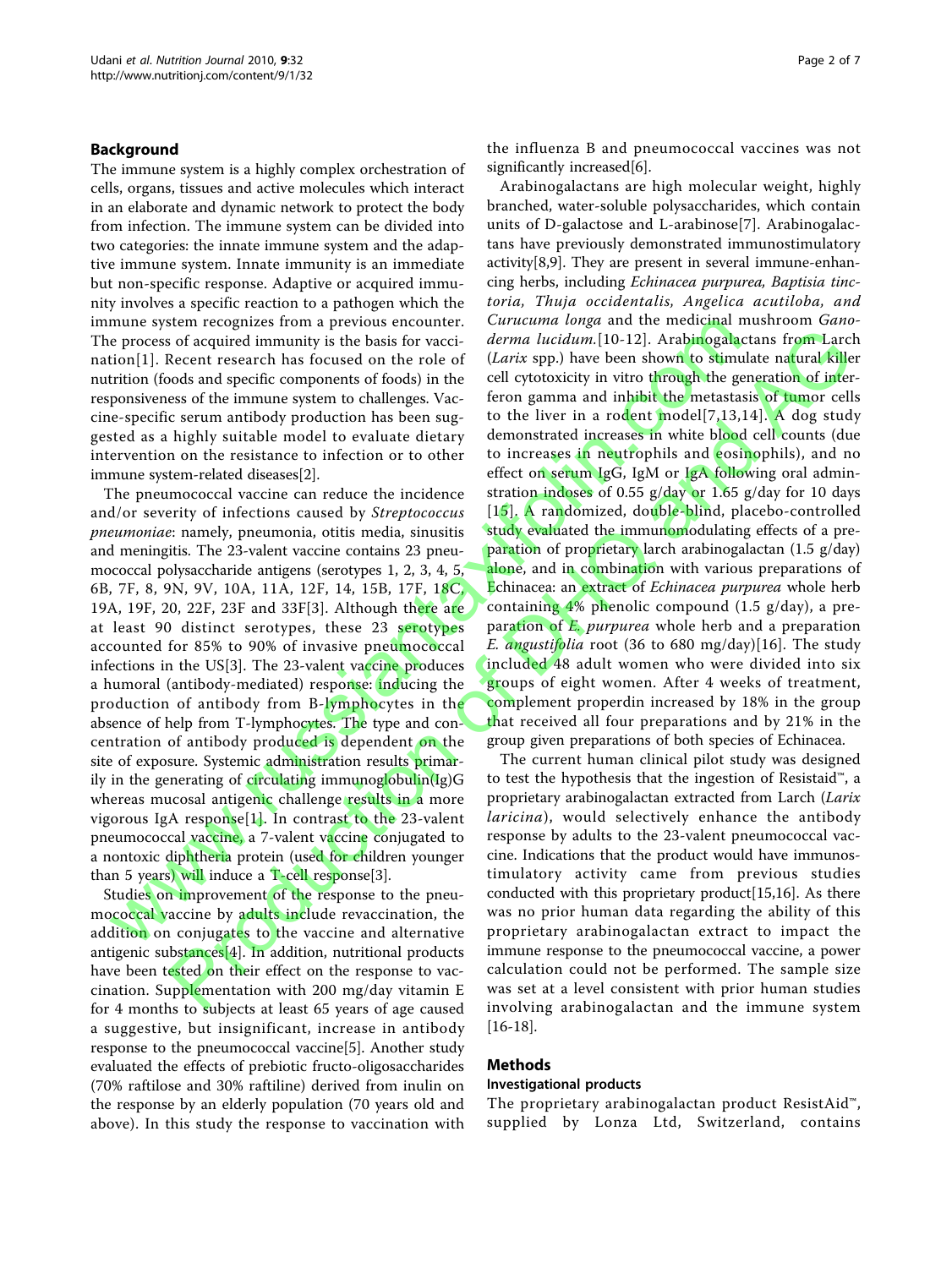arabinogalactan extracted from Larch (Larix laricina). Arabinogalactan is a highly branched polysaccharide that is composed of galactose units and arabinose units in the approximate ratio of 6:1[[7](#page-5-0)]. ResistAid™ is a fine, dry, light brown powder with a neutral taste that dissolves quickly in water or juice. ResistAid™ is produced via a water extraction patented process (US 5756098; EP 86608), in accordance with Hazard Analysis and Critical Control Points (HACCP) standards and in compliance with the monograph in the Food Chemicals Codex. The Good Manufacturing Practices (GMP's) used during manufacturing are audited by the American Institute of Baking. The Larch arabinogalactan used in the ResistAid™ product has been designated as Generally Recognized as Safe (GRAS) with the US FDA (GRAS Notice Nos. GRN000047 and GRN000084).

The placebo was maltodextrin (Maltrin M100, Grain Processing Corp., USA). The test product and the placebo were administered by mixing the powders into a beverage of the subject's choice. The subjects were advised to take their dosage (4.5 g) once a day in the morning with breakfast. They began taking their assigned powder on Day 1 and continued over the entire 72 day study period.

# Subjects

Subjects between the ages of 18 and 65 were recruited for the study in the usual manner (subject database and community advertisements). Subjects were phonescreened prior to scheduling a screening visit.

Subjects were included if they were 18-65 years of age, had a Body Mass Index (BMI)  $\geq 18$  kg/m<sup>2</sup> and  $\leq 30$  kg/  $m<sup>2</sup>$  at screening, agreed to all study visits and visit procedures, agreed to use approved forms of birth control, and agreed not to initiate/change any exercise or diet programs during the study. Subjects were excluded if they had previously had the pneumococcal vaccine, had any major systemic, inflammatory or chronic disease, had any active infection or infection in the past month requiring antibiotics or anti-viral medication, used immunosuppressive drugs in the prior 5 years, were known to have alcohol or drug abuse, were pregnant or lactating or had any medical condition which in the opinion of the investigator might interfere with the subject's participation in the trial.

#### Study Design

The study was a randomized, double-blind, placebo-controlled, parallel group trial with an active investigational period of 72 days. The objective was to assess the immunomodulatory effect of the arabinogalactan product on selective markers of immune function following antigenic challenge by the pneumococcal vaccine. The primary endpoints were 7 different pneumococcal IgG antibodies. The secondary objective was to determine whether the arabinogalactan product would stimulate other arms of the immune system to which there was no direct antigenic stimulus. Secondary endpoints included salivary IgA, white blood cell counts, complement (C3 and C4) and inflammatory cytokine levels. The study was conducted at the Staywell Research clinical research site located in Northridge, CA and was designed and managed by the Medicus Research Contract Research Organization (CRO) also in Northridge, CA. IRB approval was obtained prior to the initiation of any study activities (Copernicus Group IRB, Cary, NC).

Subjects meeting all of the inclusion criteria and none of the exclusion criteria for this study were randomly assigned to receive either the arabinogalactan or placebo. Double-blinding was ensured by the use of identical opaque sachets, outer packaging, labelling and color for both investigational products (arabinogalactan and placebo). Unblinding of the entire research team, including data analysis team did not occur until after the analysis was completed; subjects were blinded throughout the trial.

The study began in August 2008 (first subject in) and lasted until December 2008 (last subject completed). The subjects in the study came to the research clinic for a total of 5 visits (V1-V5) over 72 days. Subjects took the first dose of assigned study product at the screening visit (V1-Day 0) and continued to take them over the entire study. They received the 23-valent pneumococcal vaccine (Pneumovax® 23, Merck and Co., Inc., USA) at the vaccine visit which took place 30 days after they began taking the product or placebo (V2-Day 30). They came in for safety monitoring the day immediately following the vaccine (V3-Day 31) to observe the reaction at the vaccine administration site. Then subjects returned 21 days after vaccine (V4-Day 51) and finally 42 days after vaccine administration (V5-Day 72). On study visits, blood, urine and saliva were collected and subjects were queried regarding any change in health status. Additionally, they were assessed for compliance by interview, diary, and through the return of unused study product sachets. In the Food Chemicals Code. The tract kesserin Organization (CK) also that the control of Manufacturing Practices (GMPs) used during CA. IRB approval was obtained prior to the American Institute of any study activities (C In<br>facturing Practices (GMP's) used during CA. IRB approvides Copernicies Controls the American function<br>and the Land and Some during in a subset section of the relation of the method of the CHAS is the production of the

The most potentially immunogenic pneumococcal antibodies (Ab) were determined in consultation with the UCLA Vaccine Center (Torrance, CA, USA) as the antibodies most likely to respond to vaccination with the 23-valent pneumococcal vaccine. These antibodies included 4, 6B, 9V, 14, 18C, 19F, and 23F. Salivary IgA was measured to monitor for non-specific effects on the adaptive immune system using immuno-array assays with a minimum sensitivity of 1.0 μg/ml. Other markers of immune function were chosen to represent the innate arm of the immune system including white blood cell counts (totals and subtypes), inflammatory cytokines,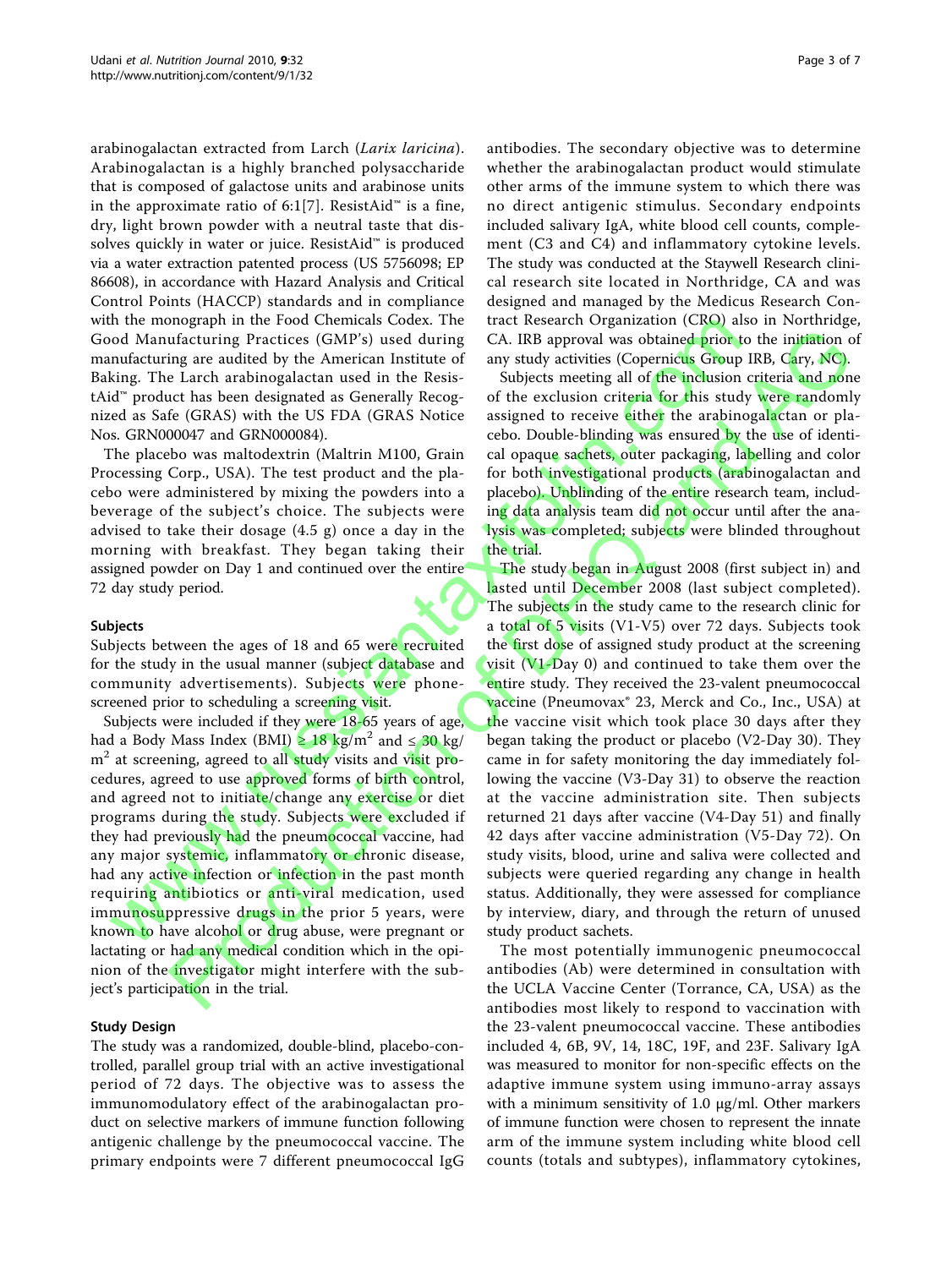and complement (C3 and C4) determined using immuno-turbidimetric methodology. Analysis of inflammatory cytokine levels were performed using sandwich immunoassay (Affymetrix, San Diego, CA, USA). Safety monitoring included: body temperature, blood pressure, heart rate, physical exam, urinalysis, complete blood counts (CBC) and a comprehensive metabolic panel (CMP) including kidney and liver function tests.

# Analyses

Excel 2003 (Microsoft Corp, Redmond WA, USA), was used for data entry, validation, restructuring, calculating changes in variables over time, reorganizing and reformatting results, and preparing graphs. Statistical analyses were performed using SPSS Base System ver. 17 (SPSS Inc., Chicago IL, USA).

Data was analyzed using paired sample t-tests for within subject means comparisons, independent sample t-tests for between group comparisons (placebo vs. the active groups individually). Difference scores for both within and between group comparisons (placebo vs. the active groups individually) were analyzed using appropriate t-tests. Analysis was completed before the blinding code was broken.

# Results

# **Subjects**

Sixty five (65) subjects were screened in person at the research clinic and 53 qualified for randomization at the screening visit (V1). Of the 53, 8 did not return for V2 and therefore a total of 45 subjects were included in the intent-to-treat analysis. The subject baseline characteristics are given in Table 1.

# Pneumococcal IgG antibodies

Pneumococcal IgG antibody subtypes 4, 6B, 9V, 14, 18C, 19F, and 23F were measured on Days  $0$  (V1), 51 (V4), and 72 (V5). There were no significant differences between the groups at baseline (Day 0).

Pneumococcal IgG levels increased from baseline in response to the vaccine as expected. Supplementation with the arabinogalactan product caused a significantly greater increase from baseline in pneumococcal IgG antibody subtypes 18C and 23F at both 51 and 72 days (Table [2\)](#page-4-0). Mean values between groups were also significantly greater in the arabinogalactan group for both days 51 and 72 for these two subtypes (Table [3\)](#page-4-0).

#### Table 1 Subject Demographics

|             | ResistAid <sup>("")</sup> | Placebo       |
|-------------|---------------------------|---------------|
| N           | 21                        | 24            |
| Male        | $9(42.9\%)$               | 16 (66.7%)    |
| Female      | 12 (57.1%)                | 8 (33.3%)     |
| Age (range) | 33.52 (19-62)             | 38.25 (20-64) |

Change scores from baseline and mean values were greater in the arabinogalactan group than placebo for most time points in Ab subtypes 4, 6B, 9V, and 19F, but these differences did not reach statistical significance.

#### Salivary IgA

Salivary IgA levels in the placebo group were  $146 \pm$ 109 mg/dl at baseline (Day 0). There were no significant changes from Day 0 to Days 51 or Day 0 to Day 72 in either group. There were also no significant differences in the mean values between groups.

# White blood cells

The mean total white blood cell count was  $6.50 \pm 1.46 \times$  $1000/\mu$ l in the placebo group at baseline (Day 0). Comparisons between the arabinogalactan and placebo groups on Days 0, 30, 31, 51 or 72 found no significant differences in total white blood cell counts. The change from baseline Day 0 to Day 72 was significantly greater in the arabinogalactan group than the placebo group  $(0.38 \pm 0.79$  compared to  $0.15 \pm 1.33$ ; p = 0.045).

Differential analysis of white blood cells determined that the levels at baseline were as follows: neutrophils 63.1  $\pm$  5.3, lymphocytes 28.4  $\pm$  6.0, monocytes 6.9  $\pm$  1.9, eosinophils 1.6  $\pm$  1.5 and basophils 0.33  $\pm$  0.56 (measured as a percent of total white blood cells). There were no significant differences in lymphocyte, neutrophil, monocyte, or basophil counts when comparing mean values between groups at any time point. When comparing change from baseline at each time point, there were no differences between groups for lymphocytes, neutrophils, or monocytes. Change from baseline comparisons for basophils revealed a statistically significant, but clinically insignificant increase in numbers in the placebo group compared to the arabinogalactan group when comparisons were made between Day 0 and Day 72 (0.21  $\pm$  0.72 placebo compared to 0.09  $\pm$  0.54 arabinogalactan;  $p = 0.042$ ). ayes<br>
and the case at the mean state from Day die Day S are Day Co Day states and preparate and product a entirely validation, restricted<br>
and reform and reformation centration and reformation and reformation<br>
anges in va (Microsoft Corp, Redmond WA, USA), was either group. There were also no significant difference<br>earnity, validation, recruzturing calculating in the mean values between gloups,<br>calculating mean values between gloups, and p

Eosinophil counts were different between groups on Day 30 (2.81  $\pm$  2.04 vs 1.46  $\pm$  0.98; p = 0.006) and on Day 51 (3.24  $\pm$  2.12 vs 1.83  $\pm$  1.55; p = 0.014) with higher numbers in the arabinogalactan group. There was a larger increase in cell number (change) from baseline to Day 31 (0.14  $\pm$  1.39 vs 0.83  $\pm$  0.72; p = 0.035) and from baseline to Day 51 (0.48  $\pm$  1.69 vs 0.20  $\pm$  0.66;  $p = 0.006$ ) in the arabinogalactan group.

#### Complement

The levels of complement C3 and C4 at Day 0 were  $125 \pm 23$  and  $28 \pm 10$  mg/dl, respectively. Comparisons of means and changes from baseline for complement (C3, C4) levels between the arabinogalactan and placebo groups were not significantly different.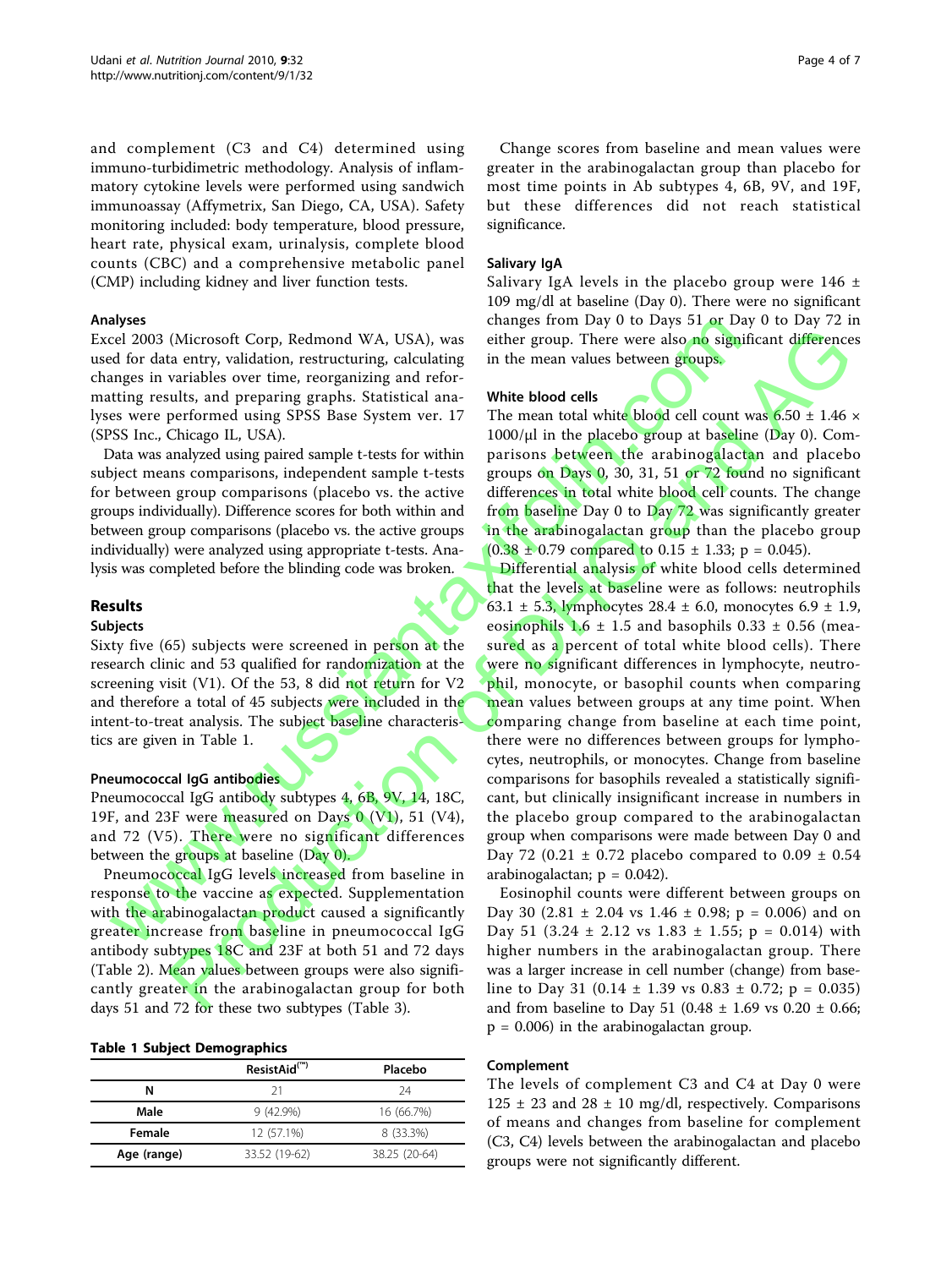| Antibody subtype | Day 0<br>Mean $\pm$ SD | Day 51<br>Mean $\pm$ SD | Day 72<br>Mean $\pm$ SD | Change<br>Days 0-51 | Change<br>Days 0-72 |
|------------------|------------------------|-------------------------|-------------------------|---------------------|---------------------|
| Type 4           | $0.45 \pm 0.64$        | $2.21 \pm 3.15$         | $5.84 \pm 7.35$         | 0.023               | 0.042               |
| Type 6B          | $0.95 \pm 1.51$        | $5.18 \pm 6.64$         | $5.19 \pm 7.06$         | 0.001               | 0.020               |
| Type 9V          | $1.32 \pm 4.10$        | $6.07 + 7.34$           | $5.08 \pm 5.25$         | 0.129               | 0.095               |
| Type 14          | $1.79 \pm 2.56$        | $9.91 + 8.54$           | $8.86 + 8.59$           | 0.000               | 0.006               |
| Type 18C         | $0.72 \pm 1.35$        | $5.06 \pm 5.80$         | $4.93 \pm 5.26$         | 0.018               | 0.006               |
| Type 19F         | $1.10 \pm 2.94$        | $7.02 \pm 7.28$         | $6.65 \pm 7.26$         | 0.011               | 0.015               |
| Type 23F         | $1.08 \pm 1.87$        | $4.32 \pm 4.62$         | $4.55 \pm 5.23$         | 0.017               | 0.006               |

<span id="page-4-0"></span>Table 2 Effects of the 23-valent vaccine on Pneumococcal IgG antibodies

Increases in levels of antibody subtype as observed in the placebo group ( $n = 24$ ) following inoculation with the 23-valent pneumococcal vaccine which too place on Day 30. Data are means (µg/dl) ± standard deviations on Days 0, 51 and 72. P-values for the changes between baseline and days 51 and 72 are in the right hand columns.

#### Cytokines

Comparison of cytokine levels between groups found no significant differences in means for epithelial neutrophilactivating peptide (ENA)-78, eotaxin, granulocyte monocyte colony stimulating factor (GM-CSF), interferongamma (IFNg), interleukin (IL)-10, IL-12P40, IL-1RA, IL-2, IL-4, IL-5, IL-6, IL-8, monocyte chemotactic protein (MCP)-1, MCP-3, platelet-derived growth factor (PDGF)-BB or tumor necrosis factor (TNF)-alpha. When comparing the cytokine change from baseline values between groups, only the IL-6 change from Day 30 to Day 31 showed an increase in the arabinogalactan group compared to the placebo group. The change in the arabinoglactan group was from a mean of  $17.8 \pm 7.7$ to 19.8  $\pm$  7.7 pg/ml (+1.9), compared to a change from 50.1  $\pm$  113.8 to 48.7  $\pm$  112.5 pg/ml for the placebo group  $(-2.4)$  (p = 0.046). This was most likely in response to the vaccine which was administered on Day 30. **Example 120**<br>
162 + 187<br>
162 + 187<br>
162 + 187<br>
162 + 187<br>
162 + 187<br>
162 + 187<br>
163 + 187<br>
163 band constant in the particle interest in the action with the 2-value for the compact interest photon<br>
has the more more part It of smitted united the same of the same of  $\sqrt{23} + 7.5 \pm 5.2$ <br>
Color are means in the passion of the same of the same of the same of the same of the same of the same of the same of the same of the same of the same of t

#### Safety

No serious adverse events were reported during this study. There were nine mild adverse events in the placebo group (erythema at injection site  $(1)$ , sore throat (2), nasal congestion  $(3)$ , headache  $(2)$ , and abdominal pain (1). There were no adverse events in the active group. All adverse events were followed by the medical staff at the research clinic.

# **Discussion**

The results of this pilot study suggest that the arabinogalactan preparation had a selective immunostimulating effect on acquired or adaptive immunity, as shown in the increase in antibodies without any clinically significant effects on total white blood cells, cytokines or complement. Thus it is possible that rather than acting as a general immunostimulant, arabinogalactan acted in a specific manner. The caveat to this statement is that these results are preliminary and there are confounding variables to consider.

Variables that affect the immune response to vaccines include age, gender, race and genetic characteristics[19]. One of the goals of this pilot study was to determine the effect of the intervention on a relatively broad population. As such, the study population included males and females from age 18 to 65. The randomization scheme was sequential and therefore the gender of subjects was not matched in advance. As gender and age

|  |  | Table 3 Pneumococcal IgG types 18C and 23F - Comparisons between ResistAid <sup>(TM)</sup> and Placebo Groups |  |
|--|--|---------------------------------------------------------------------------------------------------------------|--|
|  |  |                                                                                                               |  |

|                                 | Day 0<br>Mean $\pm$ SD | Day 51<br>Mean $\pm$ SD | Day 72<br>Mean $\pm$ SD | Change<br>Day 0-51 | Change<br>Day 0-72 |
|---------------------------------|------------------------|-------------------------|-------------------------|--------------------|--------------------|
| Type 18C                        |                        |                         |                         |                    |                    |
| ResistAid <sup>™</sup> (n = 21) | $1.49 + 3.00$          | $9.57 + 7.96$           | $9.10 + 7.53$           | $8.08 + 7.12$      | $7.61 \pm 6.81$    |
| Placebo ( $n = 24$ )            | $0.72 + 1.35$          | $5.06 + 5.80$           | $4.93 \pm 5.26$         | $4.34 + 5.10$      | $4.22 \pm 4.69$    |
| Comparison (p-value)            | 0.061                  | 0.006                   | 0.008                   | 0.033              | 0.012              |
| Type 23F                        |                        |                         |                         |                    |                    |
| ResistAid <sup>™</sup> (n = 21) | $0.74 + 0.93$          | $7.07 + 7.41$           | $7.02 + 7.31$           | $6.33 + 7.36$      | $6.28 + 7.17$      |
| Placebo ( $n = 24$ )            | $1.08 \pm 1.87$        | $4.32 \pm 4.62$         | $4.55 \pm 5.23$         | $3.24 + 4.28$      | $3.46 \pm 4.24$    |
| Comparison (p-value)            | 0.059                  | 0.002                   | 0.041                   | 0.001              | 0.003              |

Levels of antibody subtypes 18C and 23F in the ResistAid™ and placebo groups are given as means (μg/dl) ± standard deviations on Days 0, 51 and 72 and changes from Day 0. Inoculation with the 23-valent pneumococcal vaccine took place on Day 30. P-values are comparisons between groups and comparisons of changes from Day 0 in the two groups.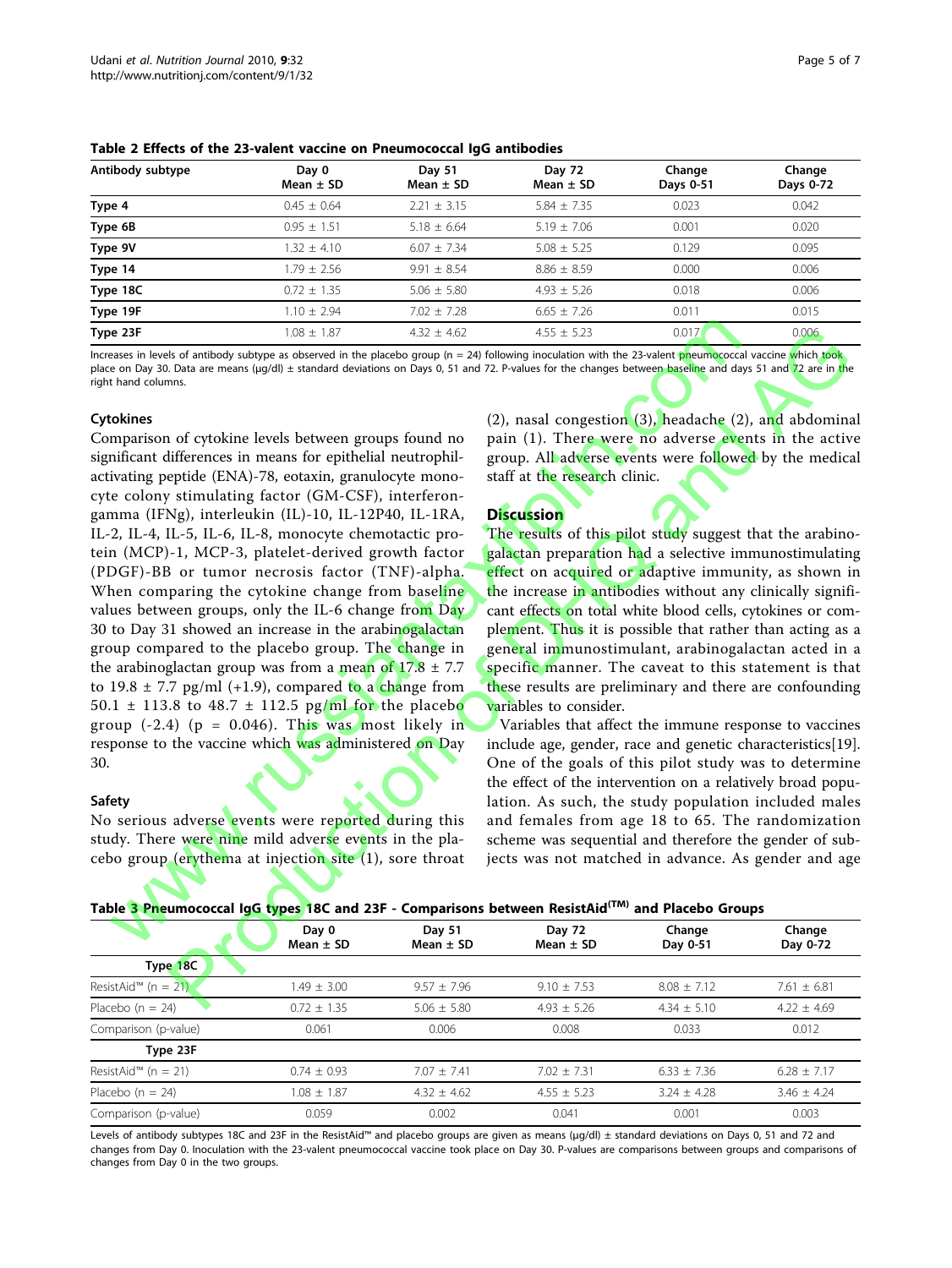<span id="page-5-0"></span>differences may affect immunity these potentially confounding variable should be looked at in future studies. This study was an exploratory investigation into the effects of arabinogalactan with the goal of determining whether further studies are warranted. The result is that further studies with larger populations are indicated to clarify and potentially expand upon the effects of arabinogalactan on antibody production.

The suggestion that arabinogalactan might have a selective effect on the immune system is preliminary but promising. The immune system entails a complex matrix of responses to protect the body from pathogens and toxins. The innate immune system involves the rapid recruitment and upregulation of neutrophils, monocytes, macrophages, complement factors, cytokines and antimicrobial peptides to the site of infection. The innate response is the first line of host defense and the adaptive response follows a few days later. While the innate and adaptogenic arms of the immune system are often described as separate, they often act together in a synergistic manner[20]. In addition to antibodies, the variables tested in this study included salivary IgA, white blood cell counts (lymphocytes, neutrophils, monocytes, basophils and eosinophils), complement C-3 and C-4 as well as numerous cytokines. Additionally, suggestions of changes were observed in IL-6 levels and in eosinophil counts. IL-6 has immunostimulatory properties and eosinophils play a role in allergic responses. The clinical significance of these findings is unknown at this time. Additional measurements for future studies could include a breakdown of lymphocytes into subtypes, measuring natural killer (NK) lymphocytes and NK-T cells. NK cells are a heterogeneous population of innate T cells that have attracted interest because of their potential to regulate immune responses to a variety of pathogens and NK-T cells function as a bridge between innate and adaptive immunity[20]. ective chiese measures them in specific and the measures of the measures of the state of the state of the state of the state of the state of the state of the state of the state of the state of the state of the state of the The immune system entails a complex tions are indicated which may demonstrate and the<br>sponses to protect the body from pathogens effects of analong<br>alattam on the immune system. The immue system involves the<br>direct of ana

Arabinogalactan was given for 30 days prior to vaccination and administration was continued throughout the study. The 30 days time period was chosen because a previous clinical trial studying the effect of arabinogalactan and echinacea preparations on the immune system observed a positive effect following treatment for this period of time[16].

This is the first human study to demonstrate an effect by Larch arabinogalactan on immunoglobulin levels. No effect on IgG antibody levels was observed in another study wherein the subjects were administered 1.5 g larch arabinogalactan per day for four weeks[[16\]](#page-6-0). This study utilized a larger dose (4.5 g per day), longer administration time (10 weeks) and the vaccine as a standardized antigenic challenge all of which appear to have been useful in delineating a difference between the proprietary arabinogalactan extract and placebo.

#### Conclusions

The proprietary arabinogalactan extract (ResistAid™) tested in this randomized, double-blind, placebo-controlled, parallel-group study, increased the antibody response of healthy volunteers to the 23-valent pneumococcal vaccine compared to placebo. The proprietary arabinogalactan product was administered safely in this study in a dose of 4.5 g per day for approximately 10 weeks. This was a pilot study that demonstrated promising effects and further studies with larger populations are indicated which may demonstrate additional effects of arabinogalactan on the immune system.

#### Acknowledgements

Medicus Research would like to thank Lonza Inc., of Allendale, NJ, for supplying the investigational products and providing financial support for all aspects of this clinical study.

#### Author details

<sup>1</sup>Medicus Research LLC, Northridge, CA 91325, USA. <sup>2</sup>UCLA School of Medicine, Department of Medicine, Los Angeles, CA 90024, USA. <sup>3</sup>Pharmacognosy Consulting, Mill Valley, CA 94941, USA.

#### Authors' contributions

KU conceptualized the study and was the Principal Investigator. BBS also participated in the design of the study. BBS and VJS performed the analysis. JKU, BBS and MLB contributed to writing the manuscript. All authors have read and approved the final manuscript.

#### Competing interests

The authors declare that they have no competing interests.

#### Received: 1 September 2009 Accepted: 26 August 2010 Published: 26 August 2010

#### **References**

- 1. Twigg HL III: Humoral immune defense (antibodies): recent advances. Proc Am Thorac Soc 2005, 2:417-421.
- 2. Albers R, Antoine JM, Bourdet-Sicard R, Calder PC, Gleeson M, Lesourd B, Samartín S, Sanderson IR, Van Loo J, Vas Dias FW, Watzl B: Markers to measure immunomodulation in human nutrition intervention studies. Br J Nutr 2005, 94:452-481.
- 3. Targonski PV, Poland GA: Pneumococcal vaccination in adults: recommendations, trends, and prospects. Cleve Clin J Med 2007, 74:401-10, 413.
- 4. Artz AS, Ershler WB, Longo DL: Pneumococcal vaccination and revaccination of older adults. Clin Microbiol Rev 2003, 16:308-318
- 5. Meydani SN, Meydani M, Blumberg JB, Leka LS, Siber G, Loszewski R, Thompson C, Pedrosa MC, Diamond RD, Stollar BD: Vitamin E supplementation and in vivo immune response in healthy elderly subjects. A randomized controlled trial. JAMA 1997, 277:1380-1386.
- 6. Bunout D, Hirsch S, Pia dlM, Munoz C, Haschke F, Steenhout P, Klassen P, Barrera G, Gattas V, Petermann M: Effects of prebiotics on the immune response to vaccination in the elderly. JPEN J Parenter Enteral Nutr 2002, 26:372-376.
- 7. Kelly GS: [Larch arabinogalactan: clinical relevance of a novel immune](http://www.ncbi.nlm.nih.gov/pubmed/10231609?dopt=Abstract)[enhancing polysaccharide.](http://www.ncbi.nlm.nih.gov/pubmed/10231609?dopt=Abstract) Altern Med Rev 1999, 4:96-103.
- 8. Beuth J, Ko HL, Oette K, Pulverer G, Roszkowski K, Uhlenbruck G: [Inhibition](http://www.ncbi.nlm.nih.gov/pubmed/3818778?dopt=Abstract) [of liver metastasis in mice by blocking hepatocyte lectins with](http://www.ncbi.nlm.nih.gov/pubmed/3818778?dopt=Abstract) [arabinogalactan infusions and D-galactose.](http://www.ncbi.nlm.nih.gov/pubmed/3818778?dopt=Abstract) J Cancer Res Clin Oncol 1987, 113:51-55.
- 9. Beuth J, Ko HL, Schirrmacher V, Uhlenbruck G, Pulverer G: [Inhibition of liver](http://www.ncbi.nlm.nih.gov/pubmed/3345610?dopt=Abstract) [tumor cell colonization in two animal tumor models by lectin blocking](http://www.ncbi.nlm.nih.gov/pubmed/3345610?dopt=Abstract) [with D-galactose or arabinogalactan.](http://www.ncbi.nlm.nih.gov/pubmed/3345610?dopt=Abstract) Clin Exp Metastasis 1988, 6:115-120.